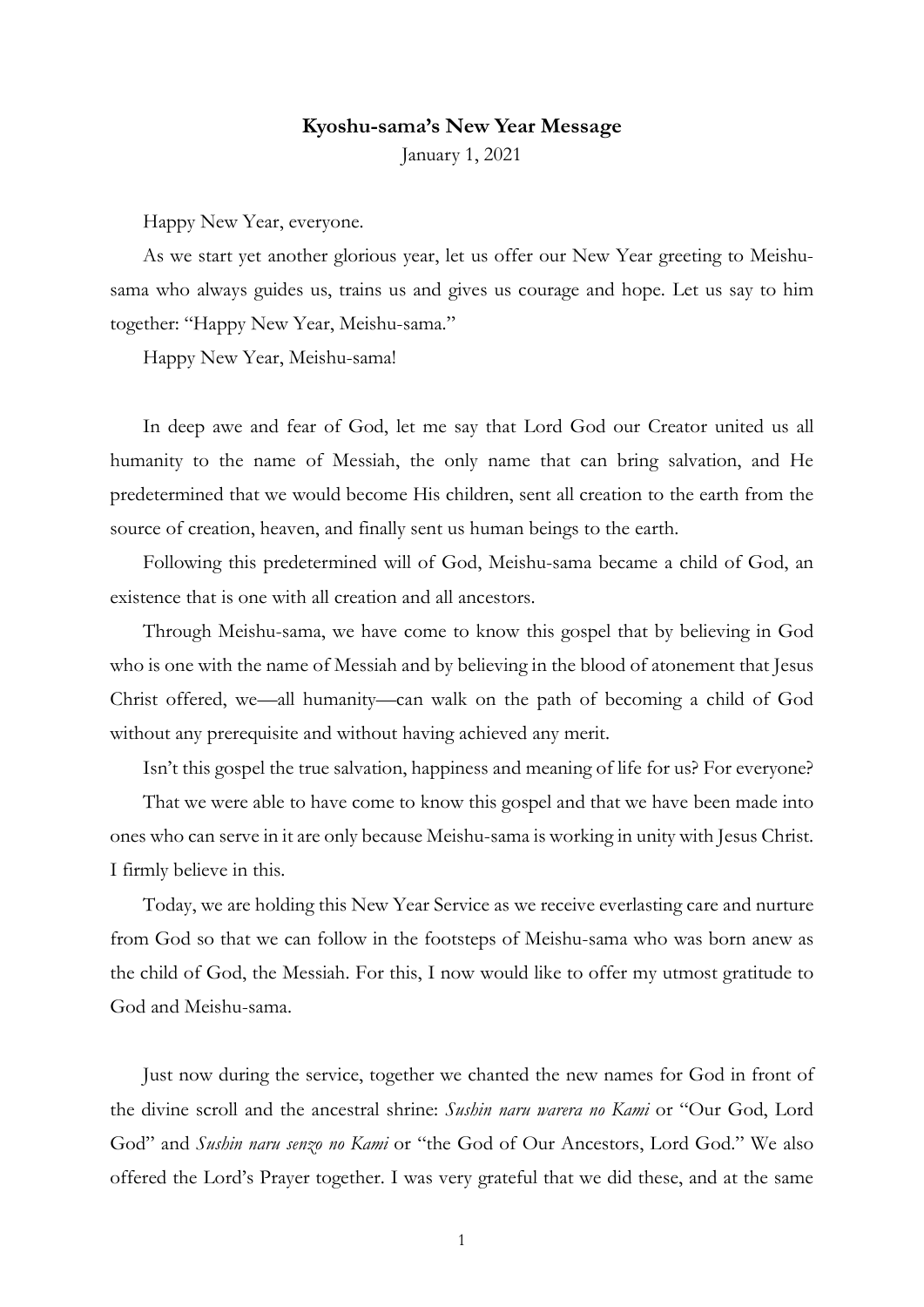time, it could not have happened unless Lord God who is with Meishu-sama had given us the permission.

God is working so hard for us to get closer to the truth one way or another. For He wants to be one with all humanity and all its paternal and maternal ancestors.

The resurrection of World Church of Messiah, the chanting of the new names for God, the offering of the Lord's Prayer and so on—I believe God is permitting us to do all these things swiftly and quickly precisely because He wants to be one with us.

In his hymn, Meishu-sama wrote:

"How fast is Your work, O God— / The work that goes unnoticed by the human eye."

We feel that the divine work of Meishu-sama is now moving at a surprisingly fast pace in the visible, material world. But imagine what may be happening in the invisible world of mind and thought. The divine work must be advancing much faster and more strongly.

The work of creation by Lord God—this is what divine work is.

This is also a work of great harmony that is carried out through the name of Messiah.

Meishu-sama wrote, "The whole universe and everything in it are already in perfect harmony, and there is absolutely nothing that is in disharmony. What seems to be inharmonious to human eyes is only like that in appearance."

And in his hymn, he also wrote,

"Open up your eyes! / Look and realize what divine work is! / Can you not see a hammer of creation being swung / Just behind the destruction?"

Lord God is the Lord of creation; His work is nothing but creation.

Even though this world seems destructive and filled with chaos to our human eyes and even though our hearts and thoughts may be covered in agony, pain, anger and grief, Lord God is accomplishing His work of great harmony within each and every one of us.

Through using us, God is accomplishing His work of forgiving everyone, saving everyone and reviving everyone to become a living being once more.

Each and every one of us, without exception, is now allowed to participate in God's divine work of creation.

How awe-inspiring and what a great privilege this is!

Meishu-sama, in his hymn, wrote:

"In this world, / There is only one light of the sun. / How can we not be bathed in